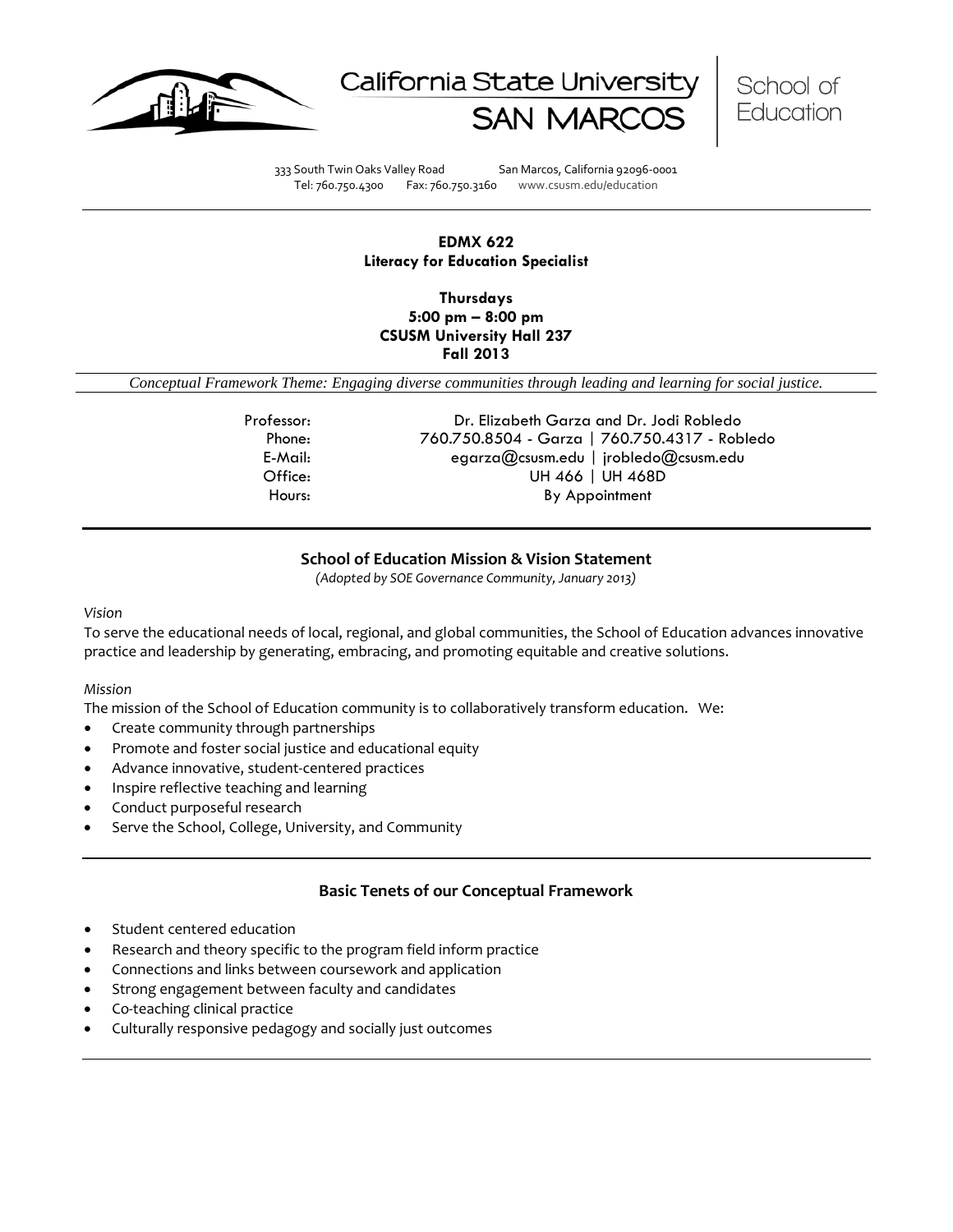# **Table of Contents**

## **COURSE DESCRIPTION**

<span id="page-1-0"></span>Focuses on developing an advanced understanding of theory, methodology, and assessment of K-12 English Language Arts and second language learning in integrated and inclusive classrooms. May not be taken for credit by students who have received credit for EDMX 641. Prerequisite: EDMS 521.

GARZA AND ROBLEDO: EDMX 622 includes significant additional instruction that relates specifically to special education. Candidates explore strategies for teaching all facets of language arts: speaking, listening, reading, writing, thinking, and collaborating (although these are artificial separations), paying particular attention to scaffolding student learning for access and success.

Candidates are provided instruction and experiences to a) become skilled in observing students' language use behaviors; and b) use materials, strategies, and adaptations in approaches to language and literacy instruction for K-12 learners, including those who have various special learning characteristics. Emphasis is on students with autism spectrum disorders and students with atypical patterns of language and literacy development.

<span id="page-1-1"></span>EDMX 622 addresses Education Specialist Program Standard 9: Preparing to Teach Reading/Language Arts and supporting candidates' successful completion of the Reading Instruction Competency Assessment (RICA) assessment as well as additional Program and Mild/Moderate Education Specialist standards identified on the assignment matrix on page 3.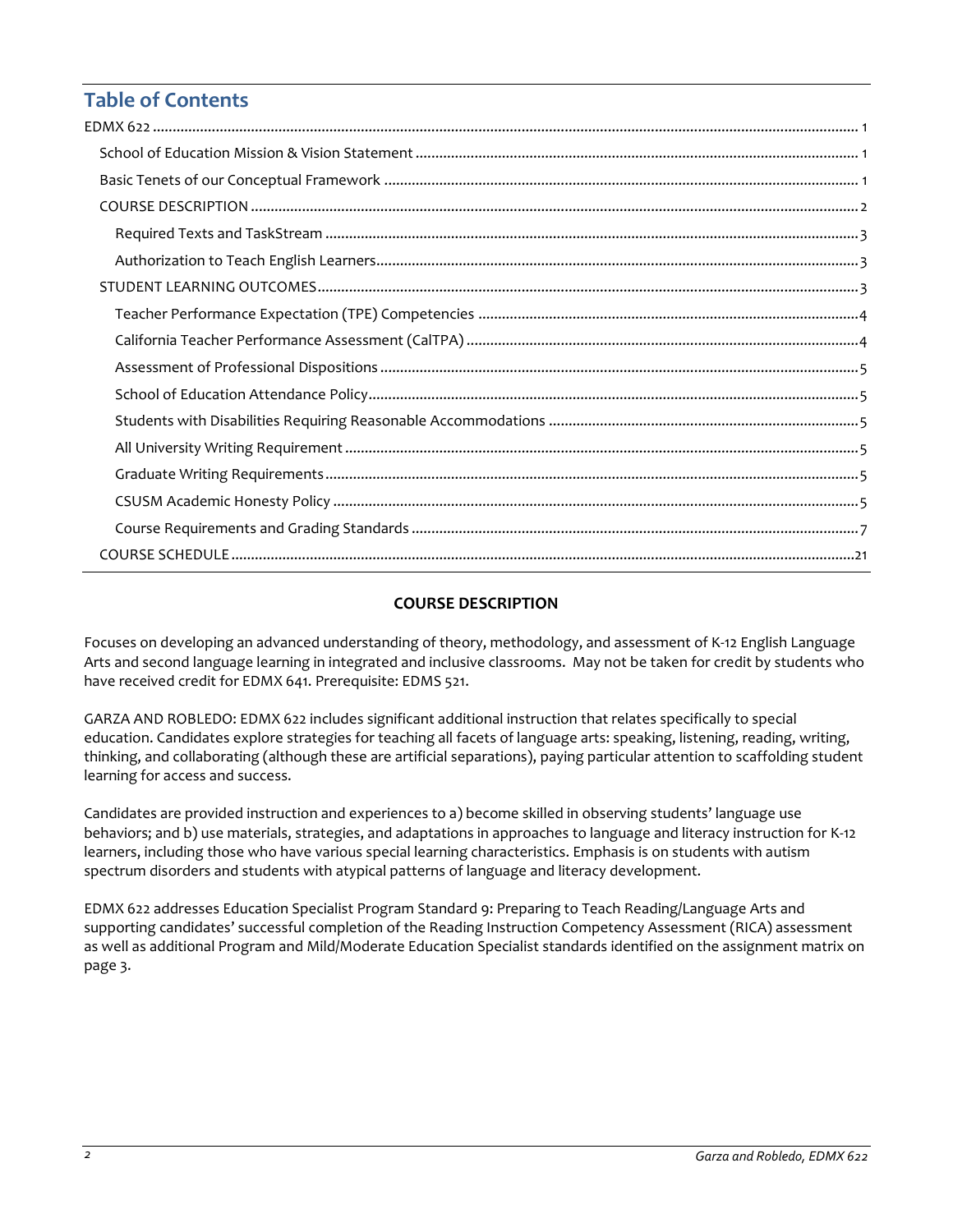### **Required Texts and TaskStream**

- American Psychological Association (APA) (2010). *Publication Manual of the American Psychological Association (*6th ed.). Washington, DC: APA.
- Goddard, P., & Goddard, D. (2012). *I am intelligent: From heartbreak to healing—A mother and daughter's journey through autism.* Guilford, CT: Globe Pequot Press. *(Text to be purchased in class)*
- Kluth, P., & Chandler-Olcott, K. (2008). *A land we can share: Teaching literacy to students with autism.* Baltimore: Paul H. Brookes.
- Revtzel, D., & Cooter, R. (2012). *Teaching children to read: The teacher makes the* difference (6<sup>th</sup> ed.). NJ: Pearson.

Additional articles, resources and websites located on Cougar Courses.

### **TaskStream Enrollment and Postings**

The School of Education uses TaskStream to manage candidates' TPE, clinical practice, signature assignment, and disposition assessments. Candidates must be enrolled in TaskStream throughout the Mild/Moderate and Moderate/Severe Education Specialist program(s). Enrollment fees are paid by going to [www.taskstream.com](http://www.taskstrem.com/) and registering for at least one year. Concurrent candidates and candidates completing both the Mild/Moderate and Moderate/Severe credentials should enroll for at least two years. After enrolling, access the Education Specialist program - *Prelim Mild/Mod & Mod/Sev Ed Spec Credential 2013* - by going to your home page, finding the Self-Enrollment area and clicking the *Enter Code* button. Then enter *edspecialist* as the program code. If this is the correct program, click the *Enroll* button. The Education Specialist program now will show up on your TaskStream home page when you log in. Be sure to remember your own exact enrollment name and password.

### **Authorization to Teach English Learners**

<span id="page-2-0"></span>This credential program has been specifically designed to prepare teachers for the diversity of languages often encountered in California public school classrooms. The authorization to teach English learners is met through the infusion of content and experiences within the credential program, as well as additional coursework. Candidates successfully completing this program receive a credential with authorization to teach English learners. *(Approved by CCTC in SB 2042 Program Standards, August 02)*

### **STUDENT LEARNING OUTCOMES**

<span id="page-2-1"></span>KNOWLEDGE - Teacher candidates:

- Gain an understanding of how a first and second language is acquired.
- Gain an understanding of the reading process and its relationship to thought, language and learning and the knowledge of reading content including: word analysis, fluency, vocabulary- academic language- and background knowledge, reading comprehension, literary response and analysis.
- Gain understanding of how to learn to read and write in first and second languages.
- Become familiar with how to deliver a comprehensive program of systematic, explicit instruction in reading, writing, listening, and speaking aligned to the state adopted English Language Arts Content Standards and the Reading/Language Arts Framework (2007).
- Become familiar with multiple monitoring measures within the three basic types of assessments (entry-level, progress monitoring, and summative) to determine students' progress towards state adopted content standards.
- Become familiar with differentiated reading instruction and interventions to meet the needs of the full range of learners (including struggling readers, students with special needs, English learners, speakers of nonstandard English, and advanced learners) who have varied reading styles and levels, cognitive styles and levels, and language backgrounds.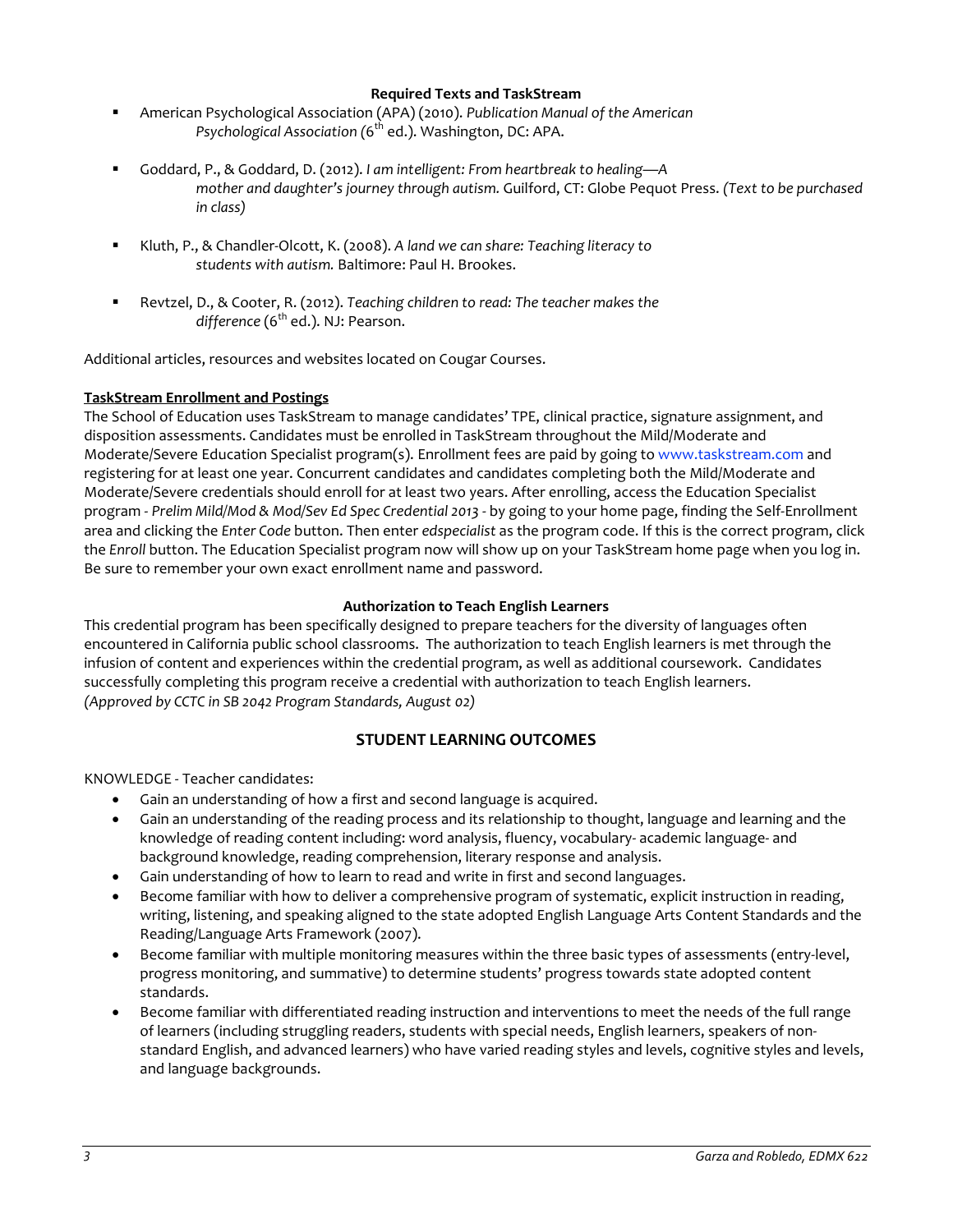SKILLS - Teacher candidates:

- Become sensitive observers of children's language using behaviors.
- Demonstrate knowledge and ability to utilize multiple monitoring measures within the three basic types of assessments to determine students' progress towards state adopted content standards – 1) entry level assessment for instructional planning, 2) monitoring student progress, and 3) post test or summative assessment.
- Analyze and interpret results [of children's reading and writing behaviors] to plan effective and differentiated instruction and interventions.
- Demonstrate knowledge of components of effective instructional delivery in reading, writing, listening and speaking.
- Develop the ability to select appropriate materials and instructional strategies to meet the individual needs of students and use State Board of Education (SBE)-adopted core instructional materials for both instruction and intervention.
- Develop the ability to differentiate literacy instruction in order to provide Universal Access.
- Learn how to organize the classroom for teaching language arts skills to the full range of learners (including struggling readers, students with special needs, English learners, speakers of non-standard English, and advanced learners) who have varied reading levels and language backgrounds

ATTITUDES AND VALUES - Teacher candidates:

- Develop an appreciation for natural language abilities children possess for processing and producing print.
- Develop an appreciation for the need and value of integrating reading writing into all curricular areas
- Affirm the importance of a rich environment for an effective language arts program.
- Develop a sensitivity to and appreciation for culturally and linguistically diverse learners.
- Develop a sensitivity to and appreciation for the importance of reading and writing for students' own personal and professional growth.
- Develop a respect for each student, his/her abilities and background and the student's right to instruction that meets his/her individual needs

### **Teacher Performance Expectation (TPE) Competencies**

<span id="page-3-0"></span>The course objectives, assignments, and assessments have been aligned with the CTC standards for Preliminary Education Specialist Mild/Moderate Teaching credential. This course is designed to help teachers seeking a California teaching credential to develop the skills, knowledge, and attitudes necessary to assist schools and district in implementing effective programs for all students. The successful candidate will be able to merge theory and practice in order to realize a comprehensive and extensive educational program for all students.

### **California Teacher Performance Assessment (CalTPA)**

<span id="page-3-1"></span>Beginning July 1, 2008 all California Multiple Subject and Single Subject credential candidates must successfully complete a state-approved system of teacher performance assessment (TPA), to be embedded in the credential program of preparation. At CSUSM this assessment system is called the CalTPA or the TPA for short.

To assist your successful completion of the TPA, a series of informational seminars are offered over the course of the program. TPA related questions and logistical concerns are to be addressed during the seminars. Your attendance to TPA seminars will greatly contribute to your success on the assessment.

Additionally, SoE classes use common pedagogical language, lesson plans (lesson designs), and unit plans (unit designs) in order to support and ensure your success on the TPA and more importantly in your credential program.

The CalTPA Candidate Handbook, TPA seminar schedule, and other TPA support materials can be found on the SoE website: <http://www.csusm.edu/education/CalTPA/ProgramMaterialsTPA.html>

### <span id="page-3-2"></span>**Note: Add-On candidates who already hold a valid basic teaching credential are not responsible for TPAs.**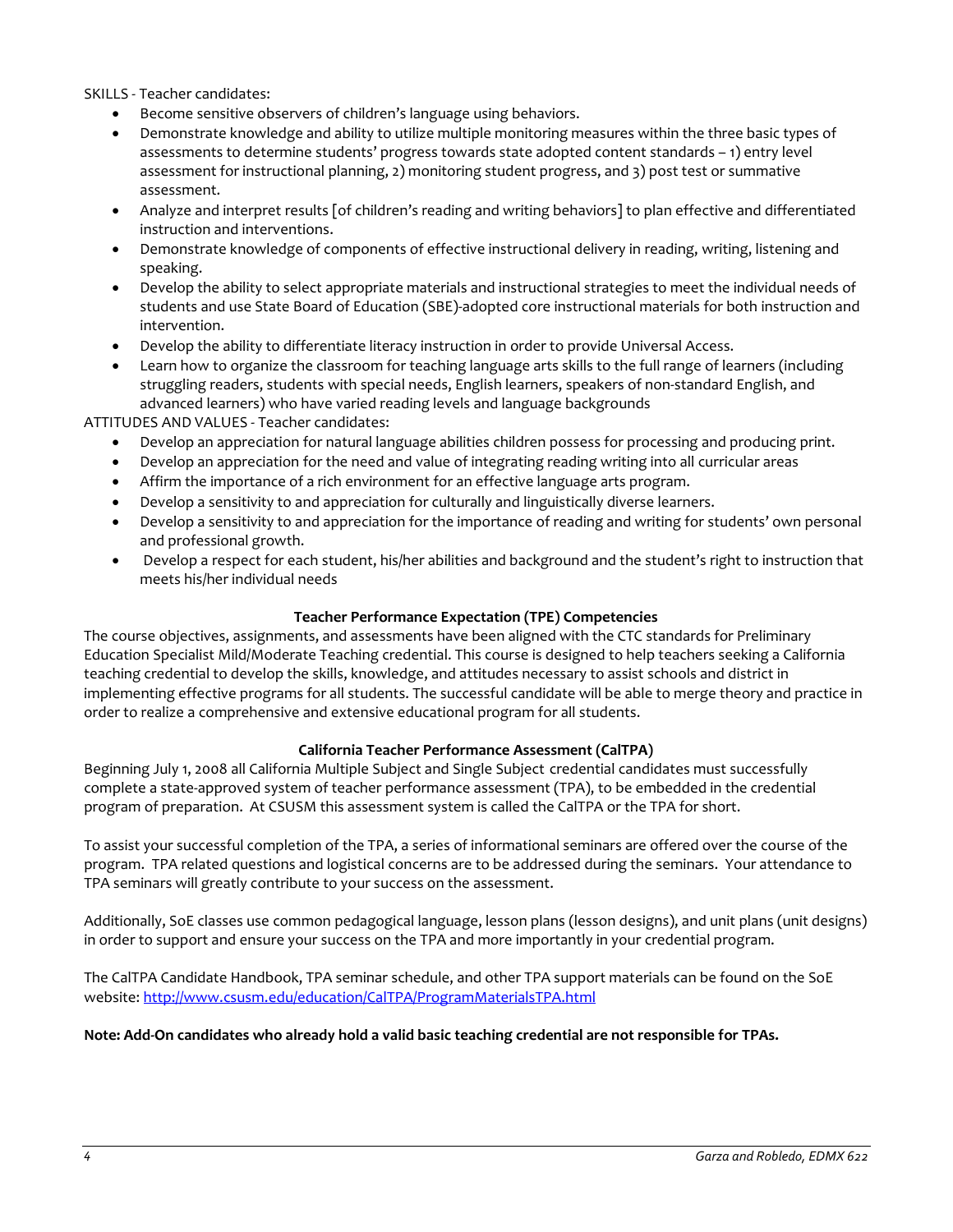### **Assessment of Professional Dispositions**

Assessing a candidate's dispositions within a professional preparation program recognizes that teaching and working with learners of all ages requires not only specific content knowledge and pedagogical skills, but positive attitudes about multiple dimensions of the profession. The School of Education has identified six dispositions – social justice and equity, collaboration, critical thinking, professional ethics, reflective teaching and learning, and life-long learning - and developed an assessment rubric. For each disposition, there are four levels of performance - unacceptable, approaches target, meets target, and meets advanced target. The rubric for the levels of performance offers measurable behaviors and examples for each disposition. The assessment of dispositions includes a self-assessment by the candidate and is designed to provide candidates with ongoing feedback for their growth in professional disposition. Based upon assessment feedback, candidates compose a reflection that becomes part of the candidate's Teaching Performance Expectation portfolio. Candidates are expected to meet the level of meets target during the program. Please find the Education Specialist Profession Dispositions at<http://www.csusm.edu/education/ClinicalPractice/HandbookSPED.html>

### **School of Education Attendance Policy**

<span id="page-4-0"></span>Due to the dynamic and interactive nature of courses in the School of Education, all candidates are expected to attend all classes and participate actively. At a minimum, candidates must attend more than 80% of class time, or s/he may not receive a passing grade for the course at the discretion of the instructor. Individual instructors may adopt more stringent attendance requirements. Should the candidate have extenuating circumstances, s/he should contact the instructor as soon as possible. *(Adopted by the COE Governance Community, December, 1997).*

This Course: Candidates should not assume notification of absence means excuse from class.

### **Students with Disabilities Requiring Reasonable Accommodations**

<span id="page-4-1"></span>Candidates with disabilities who require reasonable accommodations must be approved for services by providing appropriate and recent documentation to the Office of Disable Student Services (DSS). This office is located in Craven Hall 4300, and can be contacted by phone at (760) 750-4905, or TTY (760) 750-4909. Candidates authorized by DSS to receive reasonable accommodations should meet with their instructor during office hours or, in order to ensure confidentiality, in a more private setting.

### **All University Writing Requirement**

<span id="page-4-2"></span>Every course at the University must have a writing requirement of at least 2500 words. This course meets that requirement through the assignments noted in the *Assignments and Grading Standards* table.

### **Graduate Writing Requirements**

<span id="page-4-3"></span>The California State University maintains a Graduation Writing Assessment Requirement (GWAR) for master's candidates. This requirement must be achieved prior to Advancement to Candidacy. A master's candidate will satisfy the graduate writing requirement by receiving a passing score on a written product as assessed with the GWAR rubric. Toward the goal of providing opportunity for graduate students in the College of Education to satisfy the writing requirement, all papers in all graduate classes must adhere to the writing and format style guidelines detailed in the sixth edition of the Publication Manual of the American Psychological Association. This manual is a required textbook for all CSUSM College of Education graduate-level courses.

### **CSUSM Academic Honesty Policy**

<span id="page-4-4"></span>"Students will be expected to adhere to standards of academic honesty and integrity, as outlined in the Student Academic Honesty Policy. All written work and oral presentation assignments must be original work. All ideas/materials that are borrowed from other sources must have appropriate references to the original sources. Any quoted material should give credit to the source and be punctuated with quotation marks.

Students are responsible for honest completion of their work including examinations. There will be no tolerance for infractions. If you believe there has been an infraction by someone in the class, please bring it to the instructor's attention. The instructor reserves the right to discipline any student for academic dishonesty in accordance with the general rules and regulations of the university. Disciplinary action may include the lowering of grades and/or the assignment of a failing grade for an exam, assignment, or the class as a whole."

Incidents of Academic Dishonesty will be reported to the Dean of Students. Sanctions at the University level may include suspension or expulsion from the University.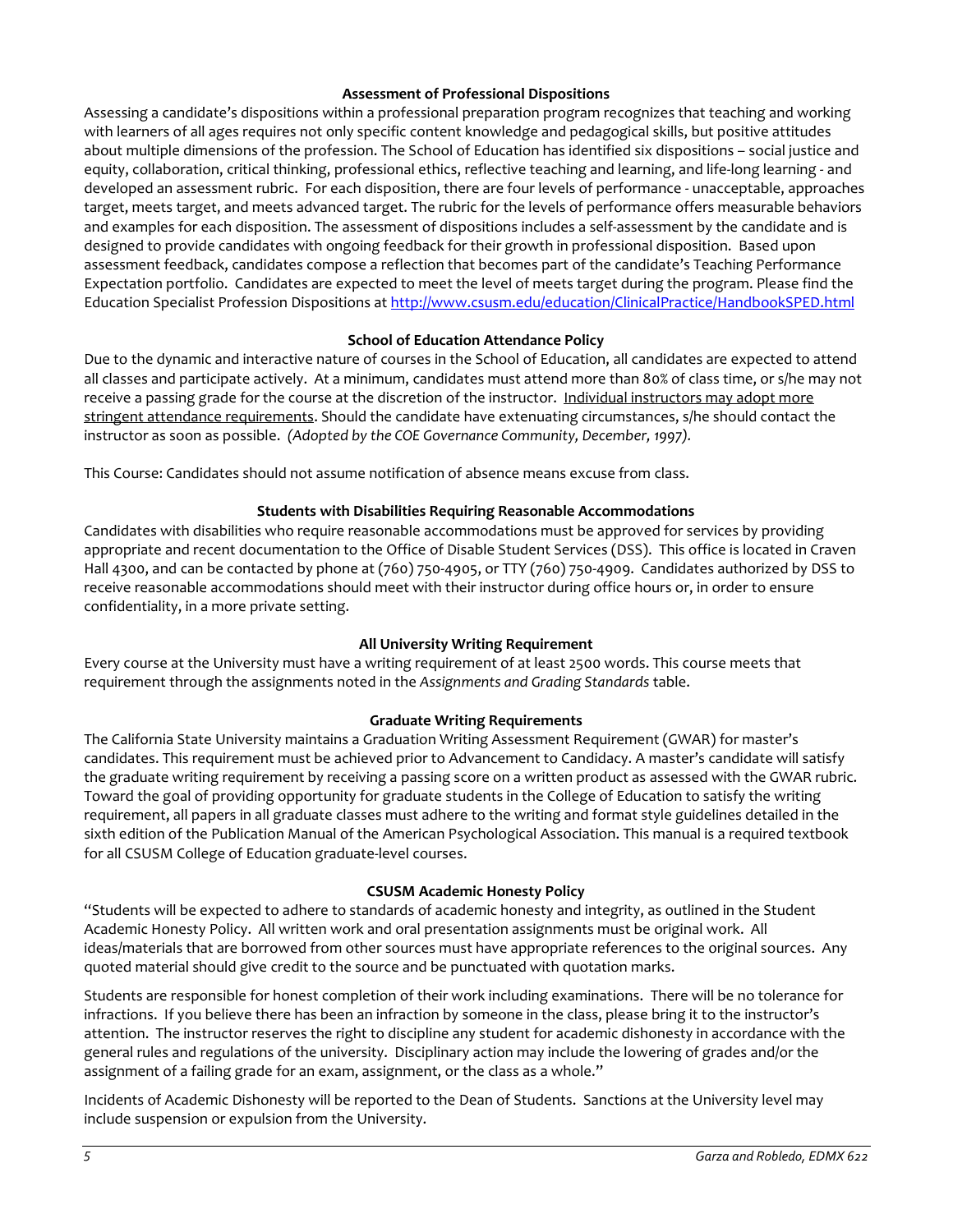### **Plagiarism:**

As an educator, it is expected that each candidate will do his/her own work, and contribute equally to group projects and processes. Plagiarism or cheating is unacceptable under any circumstances. If you are in doubt about whether your work is paraphrased or plagiarized see the Plagiarism Prevention for Students website [http://library.csusm.edu/plagiarism/index.html.](http://library.csusm.edu/plagiarism/index.html) If there are questions about academic honesty, please consult the University catalog.

### **Reading Instruction Competence Assessment (RICA):**

The California Commission on Teacher Credentialing (CCTC) requires passing the Reading Instruction Competence Assessment (RICA) for the initial issuance of an Education Specialist Credential, unless the candidate holds a previously issued Multiple or Single Subject Credential. RICA consists of passing one of two components, either a comprehensive examination or a performance assessment. It is recommended that the RICA be taken after completion of EDMX, EDMS, EDMI, or EDSS 521.

### **Special Education Inclusion:**

Consistent with the intent to offer a seamless teaching credential in the School of Education, this course will demonstrate the collaborative infusion of special education competencies that reflect inclusive educational practices.

### **Technology:**

This course infuses technology competencies to prepare our candidates to use technologies, emphasizing their use in both teaching practice and student learning. Candidates are expected to use technology as part of their professional practice as well as to research the topics discussed in this course. Details will be given in class.

### **Use of Technology:**

Candidates are expected to demonstrate competency in using various forms of technology (i.e., word processing, electronic mail, Internet, and/or multimedia presentations). Specific requirements for course assignments with regard to technology are at the instructor's discretion. Candidates should keep a digital copy of all assignments. Some assignments will be submitted online; some will be submitted in hard copy. Details will be given in class.

### **Electronic Communication Protocol:**

Electronic correspondence is a part of your professional interactions. If you need to contact the instructor, e-mail is often the easiest way to do so. It is my intention to respond to all received e-mails in a timely manner. Please be reminded that e-mail and on-line discussions are a very specific form of communication, with their own nuances and etiquette. For instance, electronic messages sent in all upper case (or lower case) letters, major typos, or slang, often communicate more than the sender originally intended. With that said, please be mindful of all e-mail and on-line discussion messages you send to your colleagues, to faculty members in the School of Education, or to persons within the greater educational community. All electronic messages should be crafted with professionalism and care. Things to consider:

- Would I say in person what this electronic message specifically says?
- How could this message be misconstrued?
- Does this message represent my highest self?
- Am I sending this electronic message to avoid a face-to-face conversation?

<span id="page-5-0"></span>In addition, if there is ever a concern with an electronic message sent to you, please talk with the author in person in order to correct any confusion.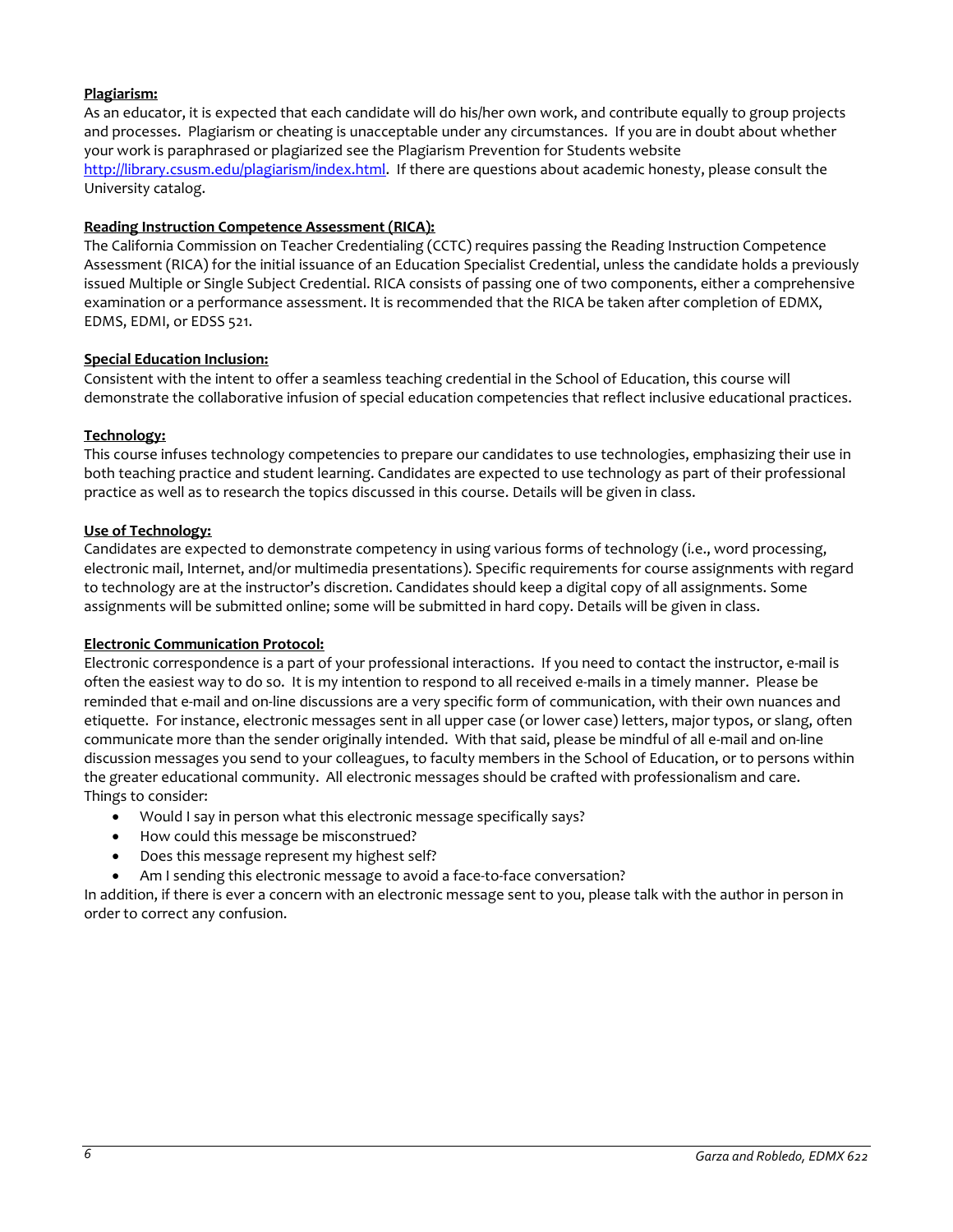## **Course Requirements and Grading Standards**

# **Course Assignments and Requirements**

| Course Attendance, Professionalism, & Participation                                         | 15 points  |
|---------------------------------------------------------------------------------------------|------------|
| "Local Understanding" Case Study and Principled Lesson Design: Student with Autism Spectrum |            |
| Disorder                                                                                    | 9 points   |
| <b>Section A. Case Study</b><br>Part 1. Description of Study with ASD                       |            |
|                                                                                             |            |
| "Local Understanding" Case Study and Principled Lesson Design: Student with Autism Spectrum |            |
| Disorder                                                                                    |            |
| Section A. Case Study                                                                       | 8 points   |
| Part 2. Autism and Literacy                                                                 |            |
| "Local Understanding" Case Study and Principled Lesson Design: Student with Autism Spectrum |            |
| Disorder                                                                                    | 8 points   |
| Section B. Principled Lesson Design<br>Part 3. Lesson Plan                                  |            |
|                                                                                             |            |
| "Local Understanding" Case Study and Principled Lesson Design: Student with Autism Spectrum |            |
| Disorder<br><b>Section C. Reflection</b>                                                    | 8 points   |
| Part 4. Reflection on Seven Principles for Promoting Inclusive Literacy Practices           |            |
|                                                                                             |            |
| "Local Understanding" Case Study and Principled Lesson Design: Student with Autism Spectrum |            |
| Disorder<br>Section C. Reflection                                                           | 6 points   |
| Part 5. Reflective Practitioners                                                            |            |
|                                                                                             |            |
| "Local Understanding" Case Study and Principled Lesson Design: Student with Autism Spectrum |            |
| Disorder<br><b>Section C. Reflection</b>                                                    | 1 point    |
| Part 6. Meta-Evaluation of Team Participation                                               |            |
|                                                                                             |            |
| "I am intelligent" Book Response                                                            | 25 points  |
| Online Literacy Activities (2 at 10 points each)                                            | 20 points  |
| <b>Total Points:</b>                                                                        | 100 points |

# **Grading Scale**

| $93\% = A$ | $90\% = A$ - | $87\% = B +$ | $83\% = B$ | $80\% = B$ - | $78% = C +$ |
|------------|--------------|--------------|------------|--------------|-------------|
|            |              |              |            |              |             |

No course grade may be lower than a 78%. A B- average must be maintained to earn a credential.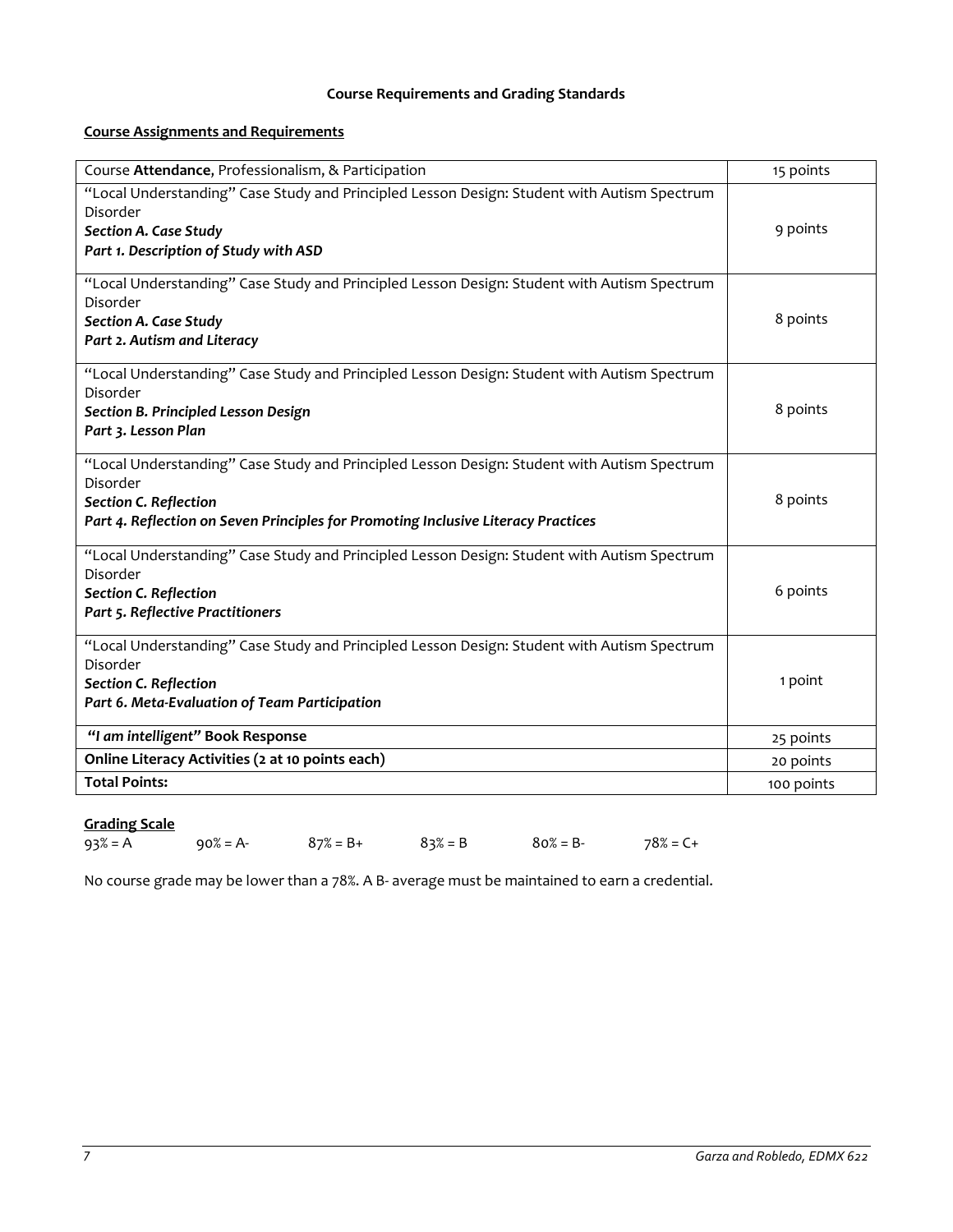### **Assignment Descriptions:**

### *"I am intelligent: From heartbreak to healing—A mother and daughter's journey through autism"* **Book Response (25 points)**

In this book, self-advocate Peyton Goddard and her mother Dianne Goddard share their journey through autism. It is a powerful read, one that will impact you and your teaching. It is an excellent example of a gaining a "local understanding". Your response should be between 5-6 pages. Be sure to use APA writing style. The authors will be joining us in class on the evening this assignment is due. You can respond to one or more of the following prompts below or create your own prompt to respond to. Focus on elements of the book that taught you something and actions you might take based on your new learning or understanding. Please note that this book contains some content that may be difficult for some of you to read. If reading this book causes any distress or brings up any issues, please contact the CSUSM Counseling Center.

What is self-determination? What does it mean to Peyton? What does it mean to you?

Share a quote from the book (or two or three) that has significance for you. Why did you choose these quotes and what do they mean to you? What actions might you take because of these quotes?

From this book, what are some ways to encourage families to be involved, to lead IEP goals, instruction, and voice?

To who would you give this book as a gift and why?

What is a reflection prompt that is not in this list that could be added for next year's class? Why is this an important prompt?

Peace and Forgiveness: Is there a more universal message and/or call to action for you?

Looking at the variety of experiences from preschool through college, what did teachers and peers do or not do to ensure that Peyton was included in the curriculum and community of learners and the culture of the school or community.

What is the message about relationships between people (whether or not disability is a factor) from Peyton's relationship with Gable?

### **"Local Understanding" Case Study and Principled Lesson Design: Student with Autism Spectrum Disorder**

In order to provide personalized literacy support and instruction to students with Autism Spectrum Disorder we must develop what Kliewer & Biklen (2007) described as "local understanding." Local understanding moves beyond the common dehumanizing, distant, or institutionalized labels, definitions, and expectations historically associated with significant developmental disabilities. Local understanding is a moral endeavor through which the literate potential of all children, with or without disabilities, is recognized (Kliewer, 2008).

In this assignment you and a partner (no more than 2 per group) will develop a "local understanding" case study of one student with Autism Spectrum Disorder. In order to complete this assignment you must spend time observing and interacting (when appropriate) with a student with ASD in a K-12 setting. The observation format provided below will help you focus your observation. You will be responsible for finding a student with Autism for this case study. The student must be served in a K-12 setting, currently has an Individualized Education Plan, and qualifies for special education services and supports under the disability category of Autism. Please note you must have both school and parent permission to observe/interact with the student (see consent letter). Pseudonyms must be used to protect confidentiality. More detail will be provided in class.

Your case study will be guided by the Kluth & Chandler-Olcott text "A Land We Can Share", specifically Chapters 1, 4,5,6, and 7. Your case study must evidence and integrate understandings from the text in connection with the student with ASD that you are observing. Grading Rubric will be provided.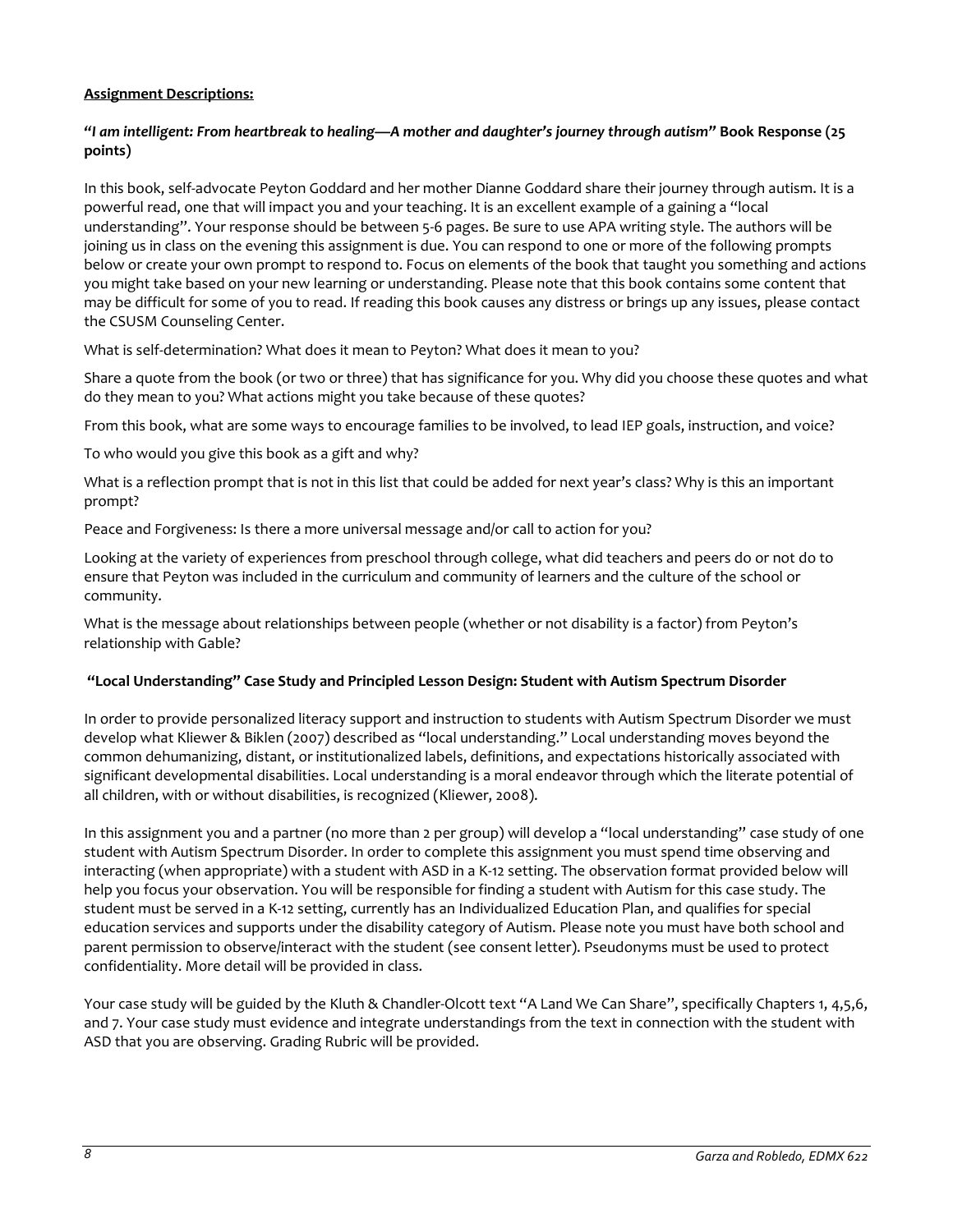### *Section A: Case Study*

*Part 1. Description of Student with ASD (9 points):* This section should describe in detail **both the strengths and areas of need** of the student as well as a description of current educational services and strengths, talents, interests and passions. Use Chapter 1 of the Kluth & Chandler-Olcott as a guide. In addition, describe how each characteristic might impact literacy for this individual. Your report should highlight the following areas:

- Description of Current Educational Program/Services
- Strengths, Talents, Interests, and Passions
- Learning Characteristics
- Communication Characteristics
- Social Characteristics
- Sensory Characteristics
- Movement Characteristics
- Behavioral Characteristics
- Other Important Information

Information for this section can be gathered by observation, interviews, review of records or student work sample. The observation protocol below will help guide your data collection.

### *Part 1. Description of Student with ASD Observation Protocol*

Description of Current Educational Program/Services – *Include basic description – age, grade, etc. Describe their typical day, additional supports and services they receive, amount of time in inclusive environments, etc.*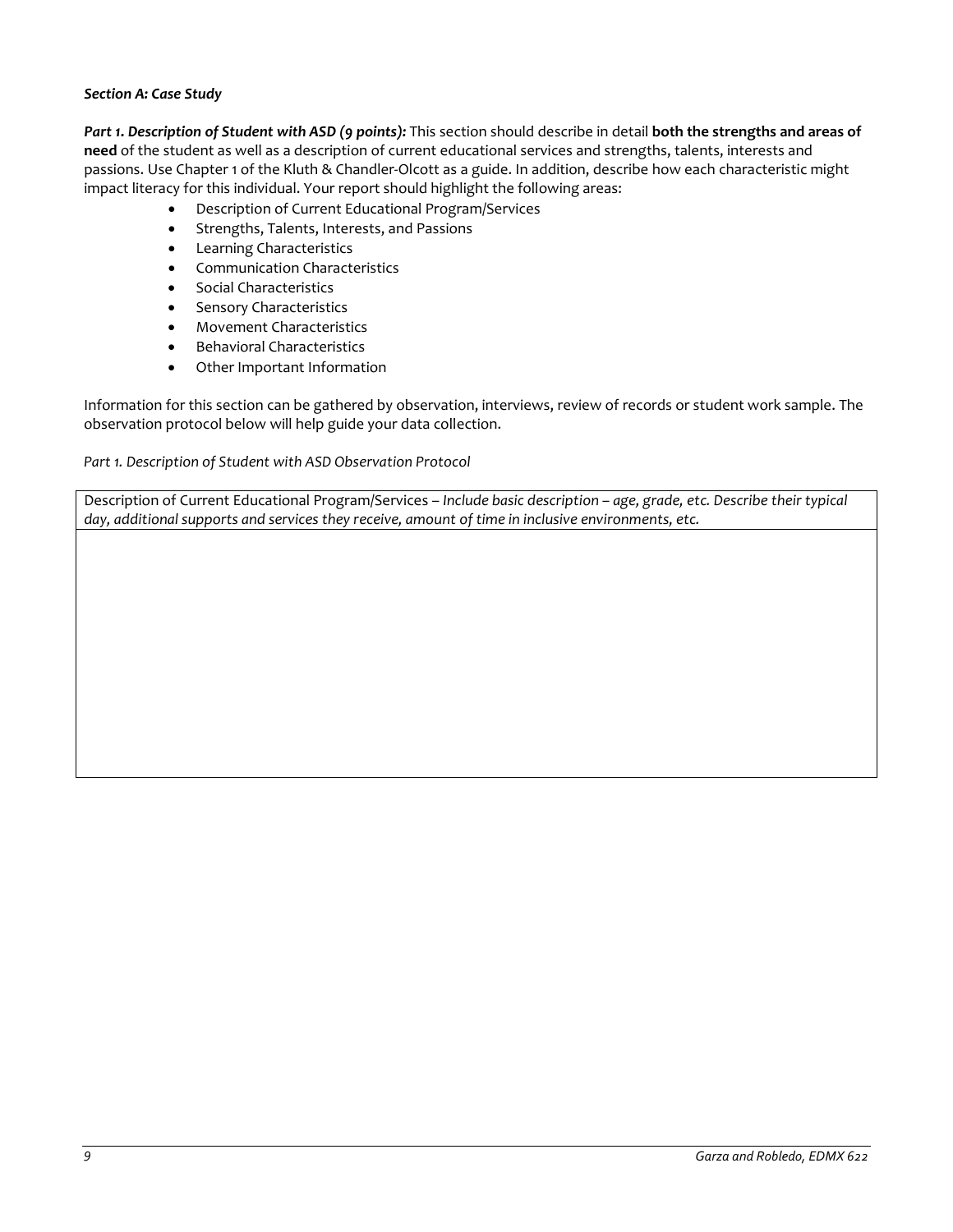Strengths, Talents, Interests, and Passions – *Start with the positive – what do they love, what are they good at, what are their interests, etc.*

Learning Characteristics (Description) – *How do they best input information, what are their learning strengths, challenges, etc.*

Learning Characteristics (Impact on Literacy) – *In what ways might this characteristic impact literacy (reading, writing, listening, and speaking)?*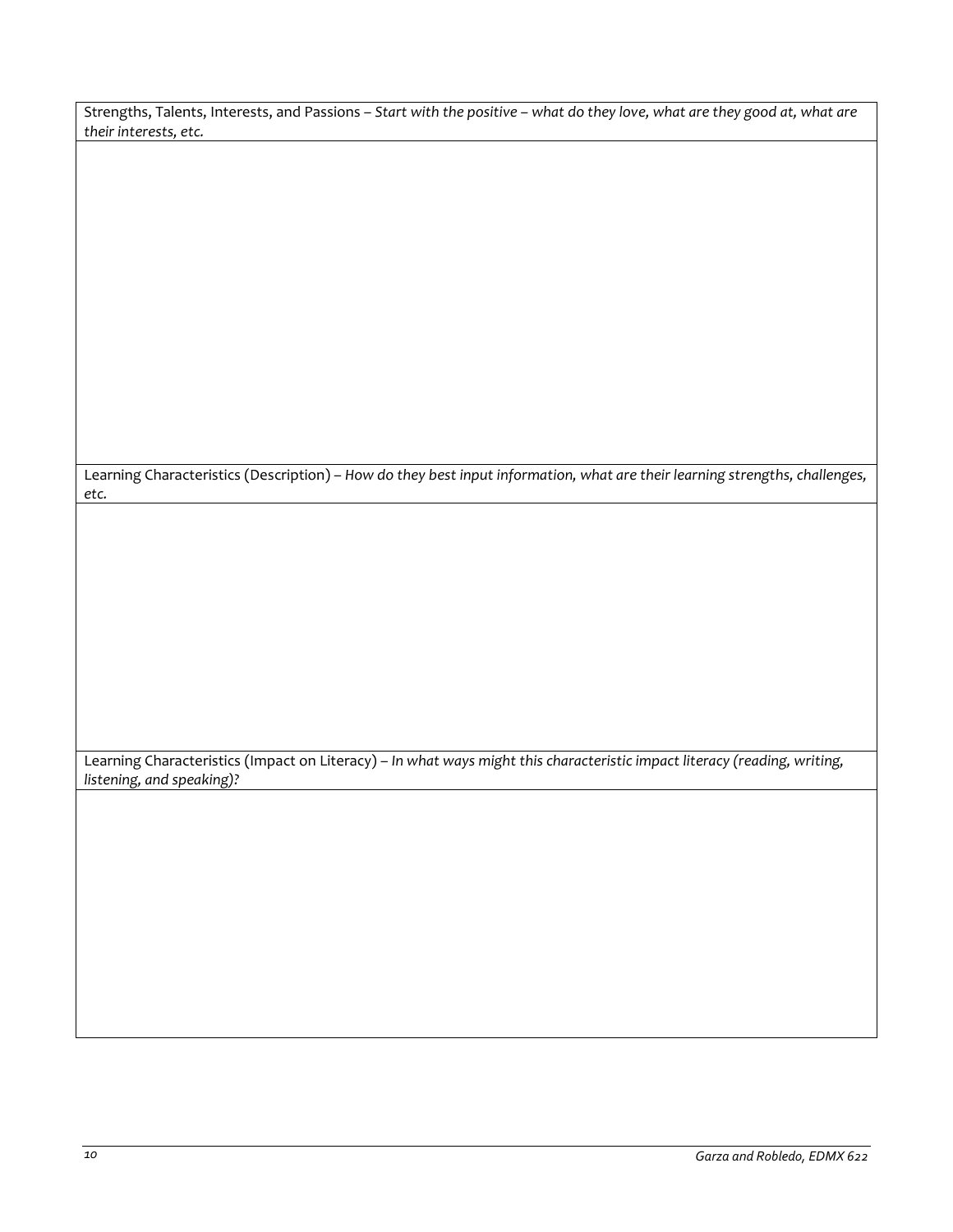| Communication Characteristics - How does this student communicate - with peers, with adults, etc. Strengths, |
|--------------------------------------------------------------------------------------------------------------|
| Challenges                                                                                                   |

Communication Characteristics - *In what ways might this characteristic impact literacy (reading, writing, listening, speaking)?*

Social Characteristics – *How does this student interact with peers, adults, etc.? How does this affect instruction, belonging, etc.? How do peers interact/react to the students?*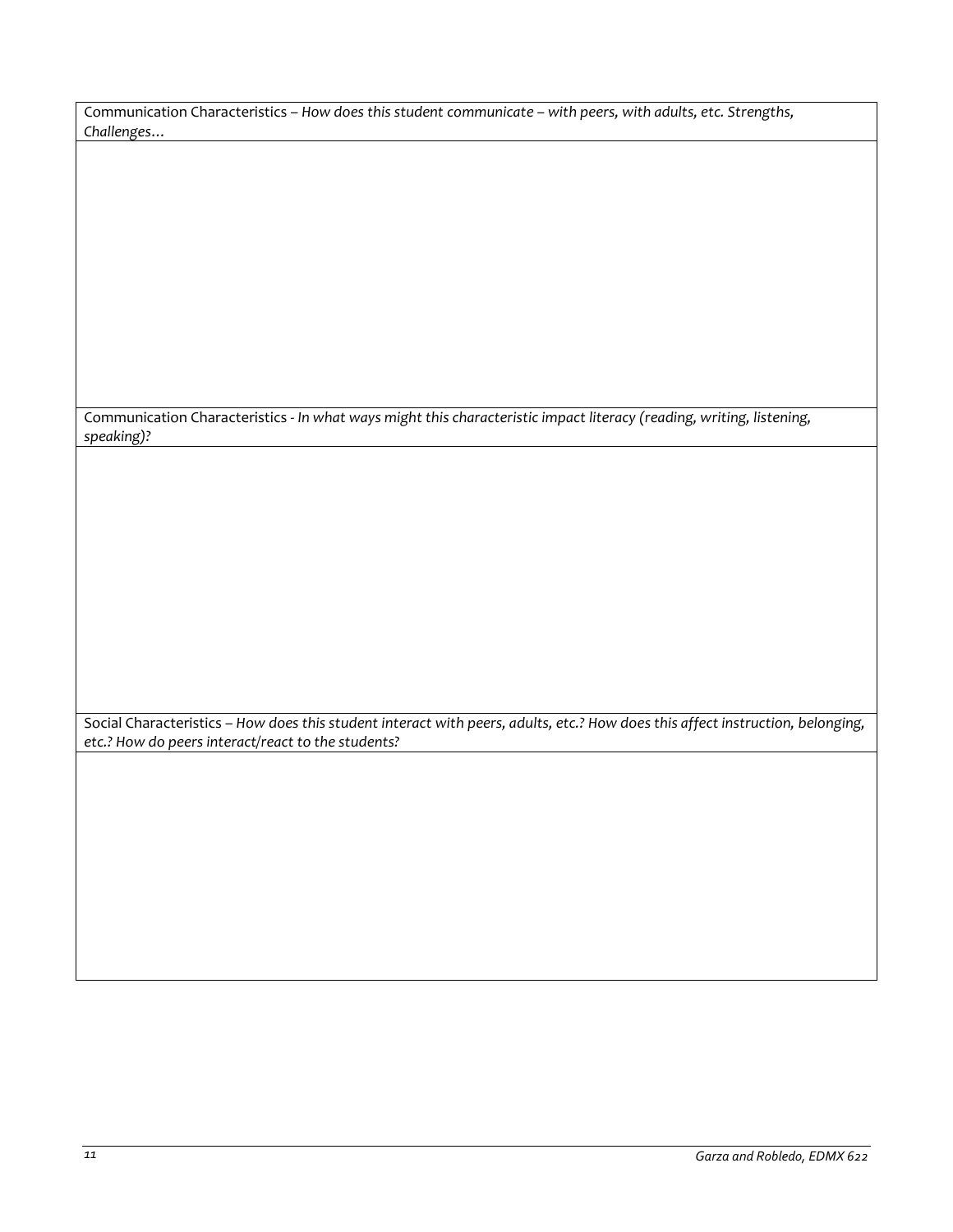Social Characteristics - *In what ways might this characteristic impact literacy (reading, writing, listening, speaking)?*

Sensory Characteristics – *How does sensory stimulation affect this student? Do they have particular areas of sensitivity? How does this affect their school day, interactions with others, etc.?*

Sensory Characteristics - *In what ways might this characteristic impact literacy (reading, writing, listening, speaking)?*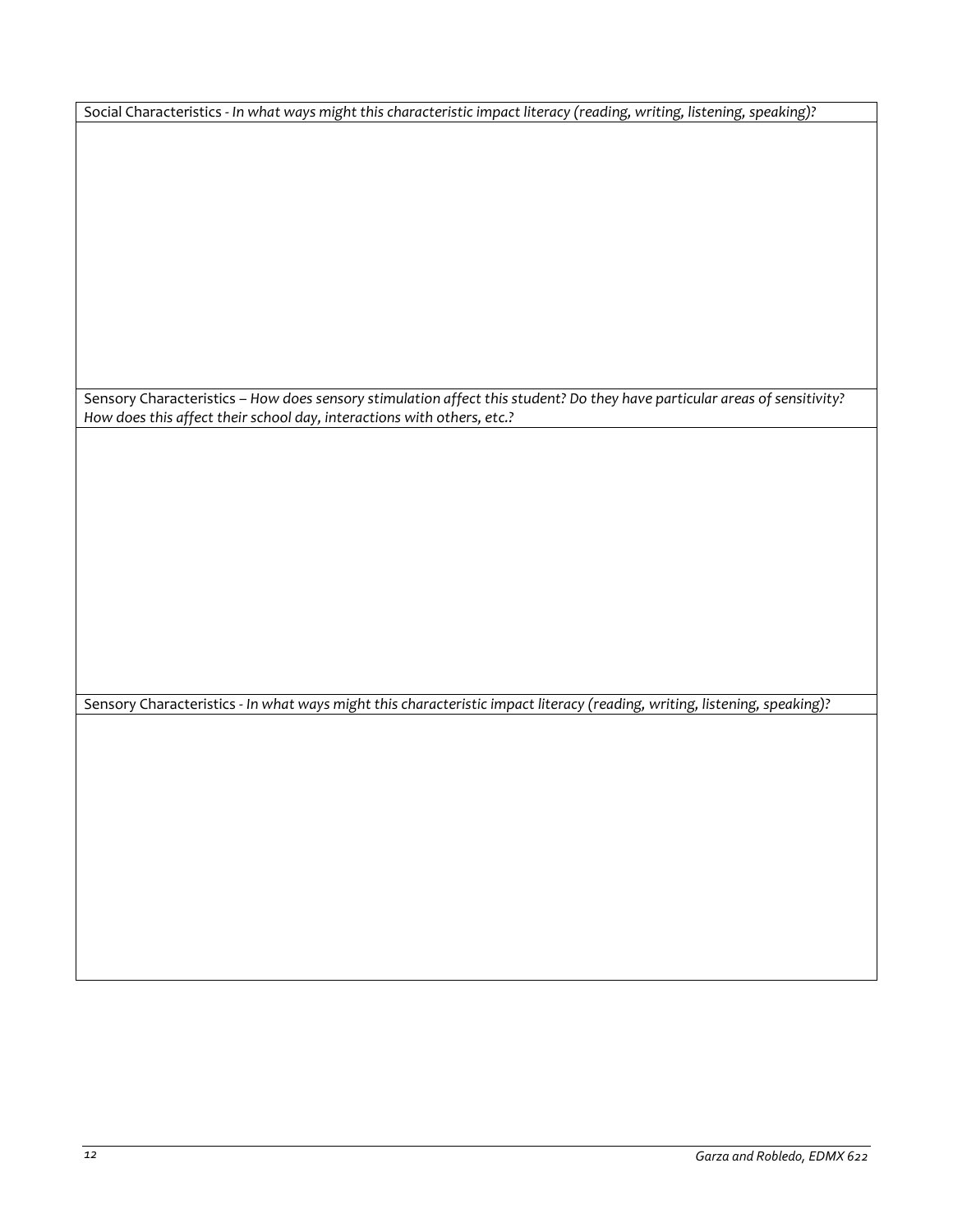Movement Characteristics – *Are there times when they appear to be stuck or have trouble combining, switching, executing, starting movements, thoughts, and/or actions?* 

Movement Characteristics - *In what ways might this characteristic impact literacy (reading, writing, listening, speaking)?*

Behavioral Characteristics – *What types of behaviors occur that may limit access to instruction and/or social relationships? What might be the possible functions of these behaviors?*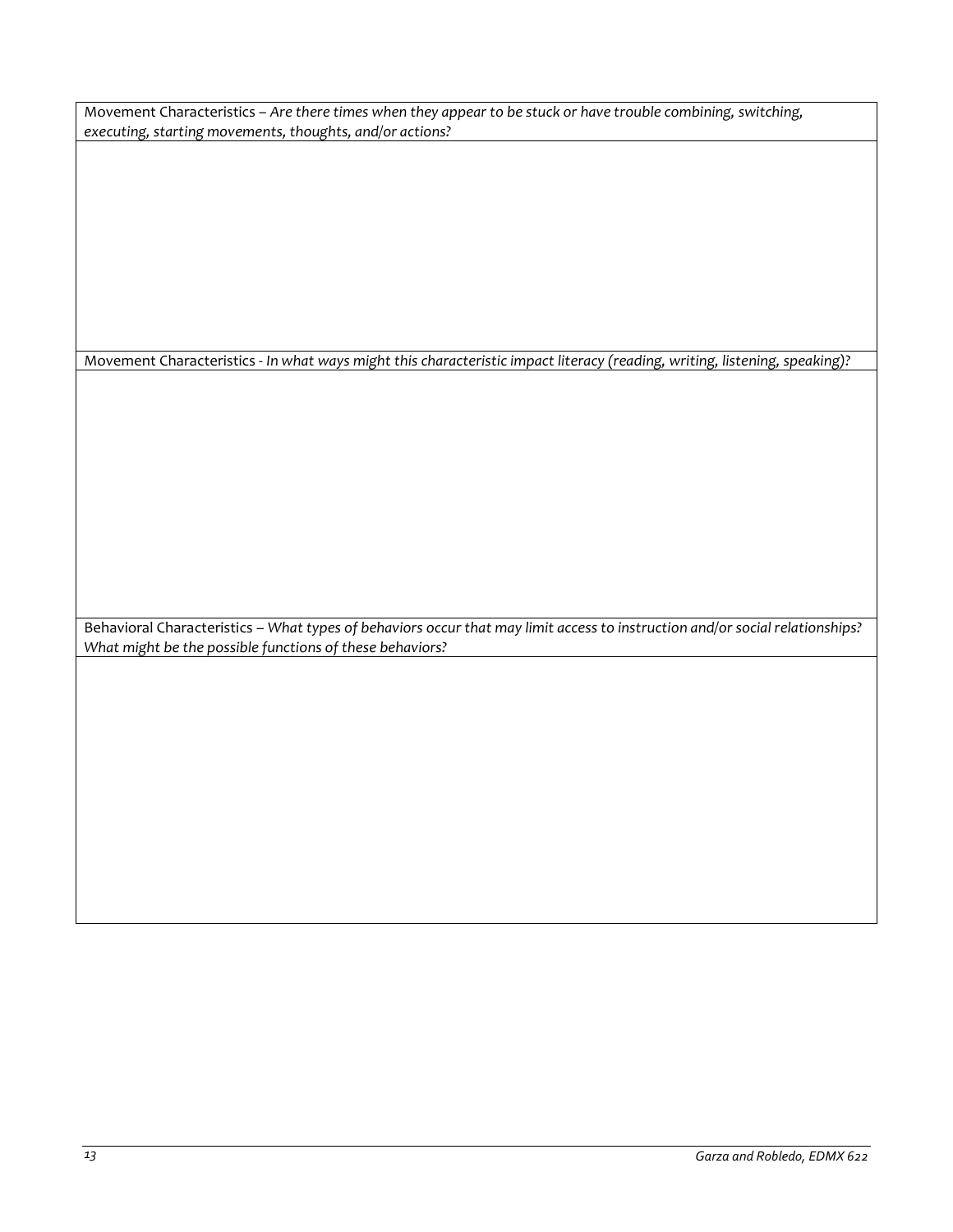Behavioral Characteristics - *In what ways might this characteristic impact literacy (reading, writing, listening, speaking)?*

Other Important Information

*Part 2. Autism and Literacy (8 points):* This section should describe in detail the student's present level of functioning, including strengths and challenges, and areas of need in the following areas:

- Reading
- Writing
- Listening
- Speaking

In addition, **describe the literacy opportunities** that are available to this student throughout their day. **Identify additional activities and strategies** that might benefit this student.

Information for this section can be gathered by observations, interviews, review of records or student work samples. Candidates will be guided in class in how to analyze the literacy data they collect. Use Chapters 4,5, and 6 as guides. If you are working with a student with more significant needs, use Chapter 7 as your guide.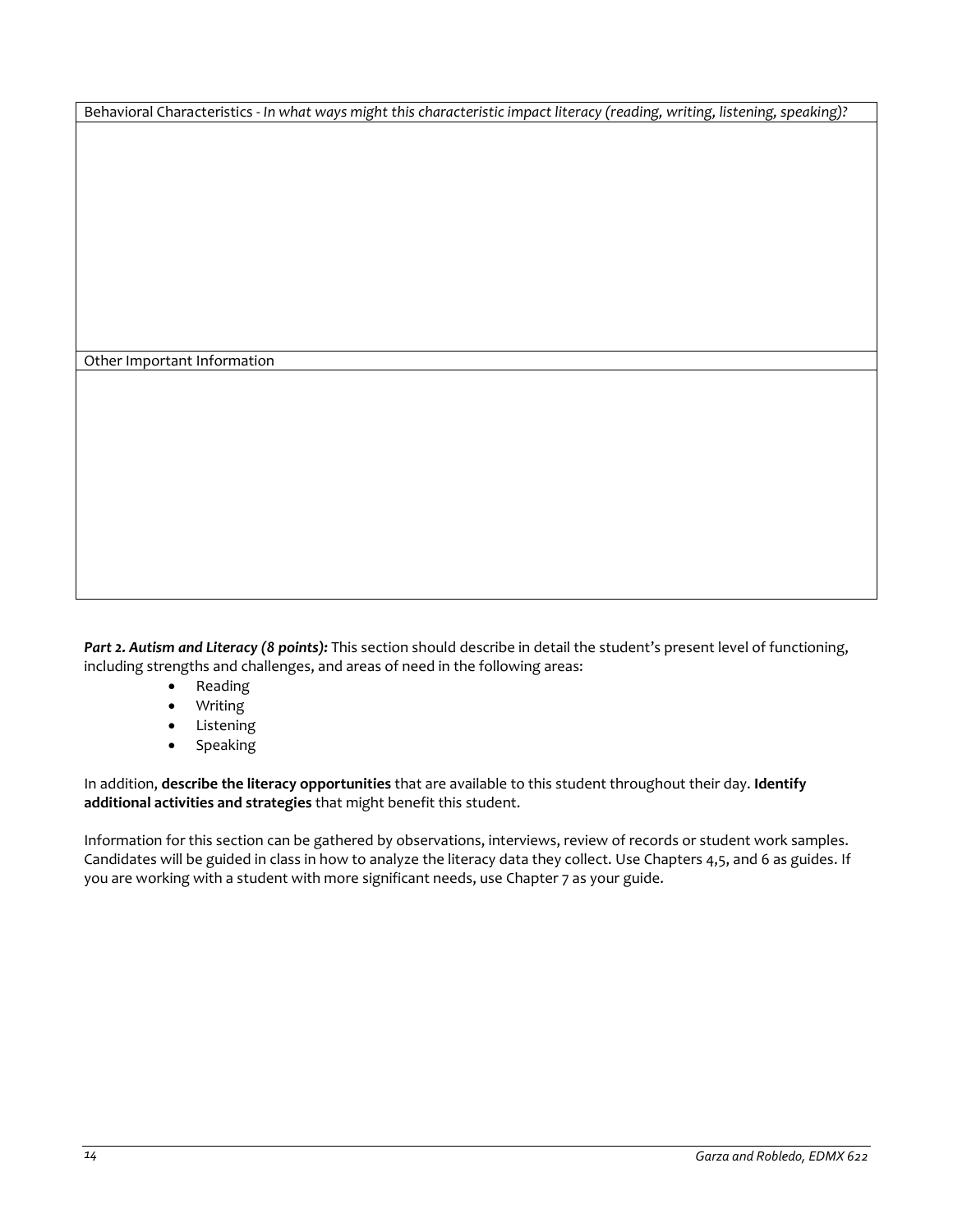| Reading:       |  |
|----------------|--|
| Strengths:     |  |
|                |  |
|                |  |
|                |  |
|                |  |
| Challenges:    |  |
|                |  |
|                |  |
|                |  |
|                |  |
|                |  |
| Areas of Need: |  |
|                |  |
|                |  |
|                |  |
|                |  |
|                |  |
| Writing:       |  |
| Strengths:     |  |
|                |  |
|                |  |
|                |  |
|                |  |
| Challenges:    |  |
|                |  |
|                |  |
|                |  |
|                |  |
|                |  |
| Areas of Need: |  |
|                |  |
|                |  |
|                |  |
|                |  |
|                |  |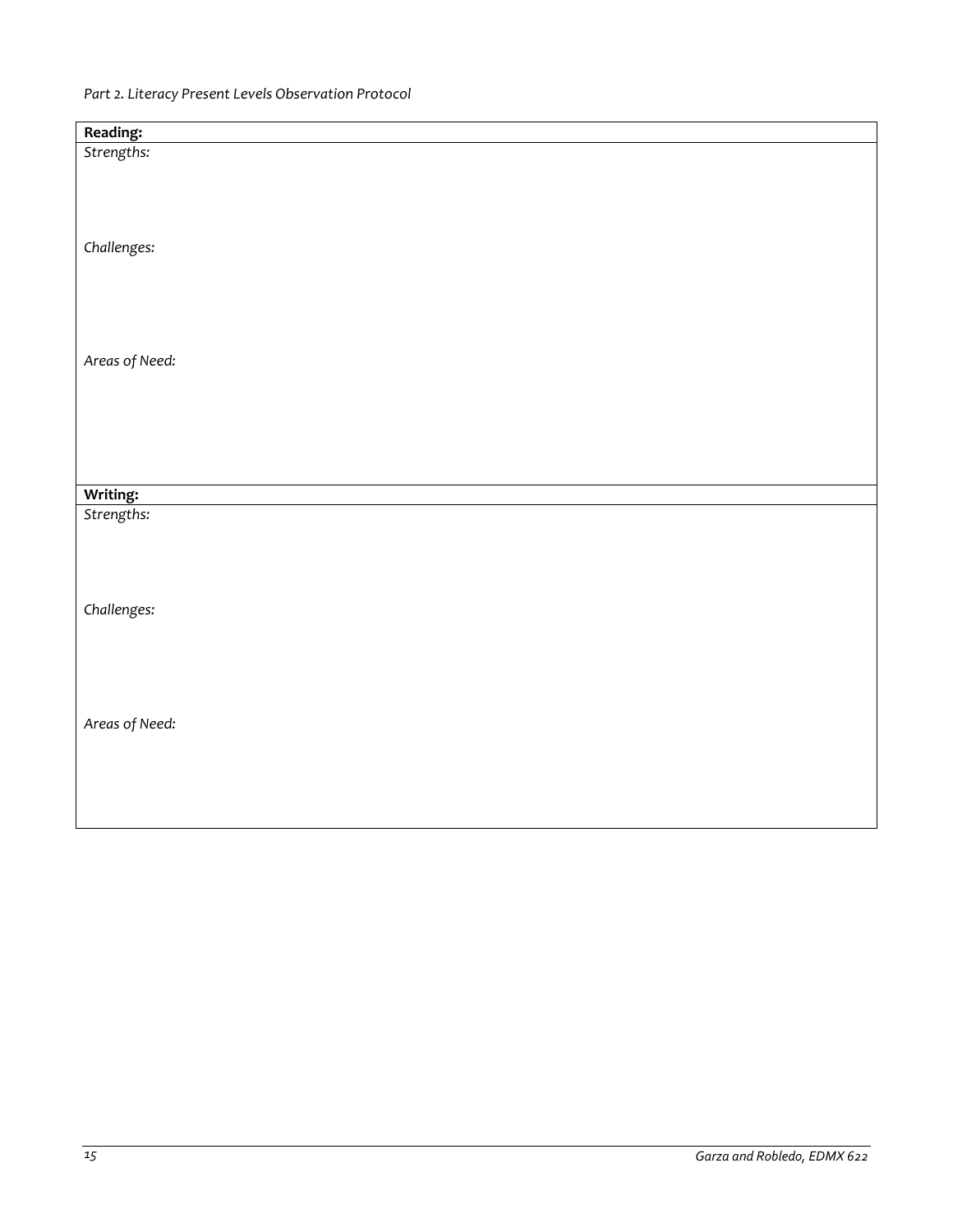| Listening:              |  |
|-------------------------|--|
| Strengths:              |  |
|                         |  |
|                         |  |
|                         |  |
|                         |  |
| Challenges:             |  |
|                         |  |
|                         |  |
|                         |  |
|                         |  |
| Areas of Need:          |  |
|                         |  |
|                         |  |
|                         |  |
|                         |  |
|                         |  |
|                         |  |
|                         |  |
|                         |  |
| Speaking:<br>Strengths: |  |
|                         |  |
|                         |  |
|                         |  |
|                         |  |
|                         |  |
| Challenges:             |  |
|                         |  |
|                         |  |
|                         |  |
|                         |  |
|                         |  |
| Areas of Need:          |  |
|                         |  |
|                         |  |
|                         |  |
|                         |  |
|                         |  |

*Section B: A Principled Lesson Design for a Student with Autism Spectrum Disorder* 

The 7 principles for promoting inclusive literacy practices presented in the Kluth & Chandler-Olcott text (Chapter 3) should be should be the foundation for all literacy instruction and support. Using the Kluth & Chandler-Olcott text and the Revtzel & Cooter text as guides, you and your partner will develop a lesson plan for your case study student with Autism Spectrum Disorder.

Part 3. Lesson Plan (8 points): Using the lesson plan format given below, create a lesson design and required elements that would be essential to the literacy success of your student with ASD.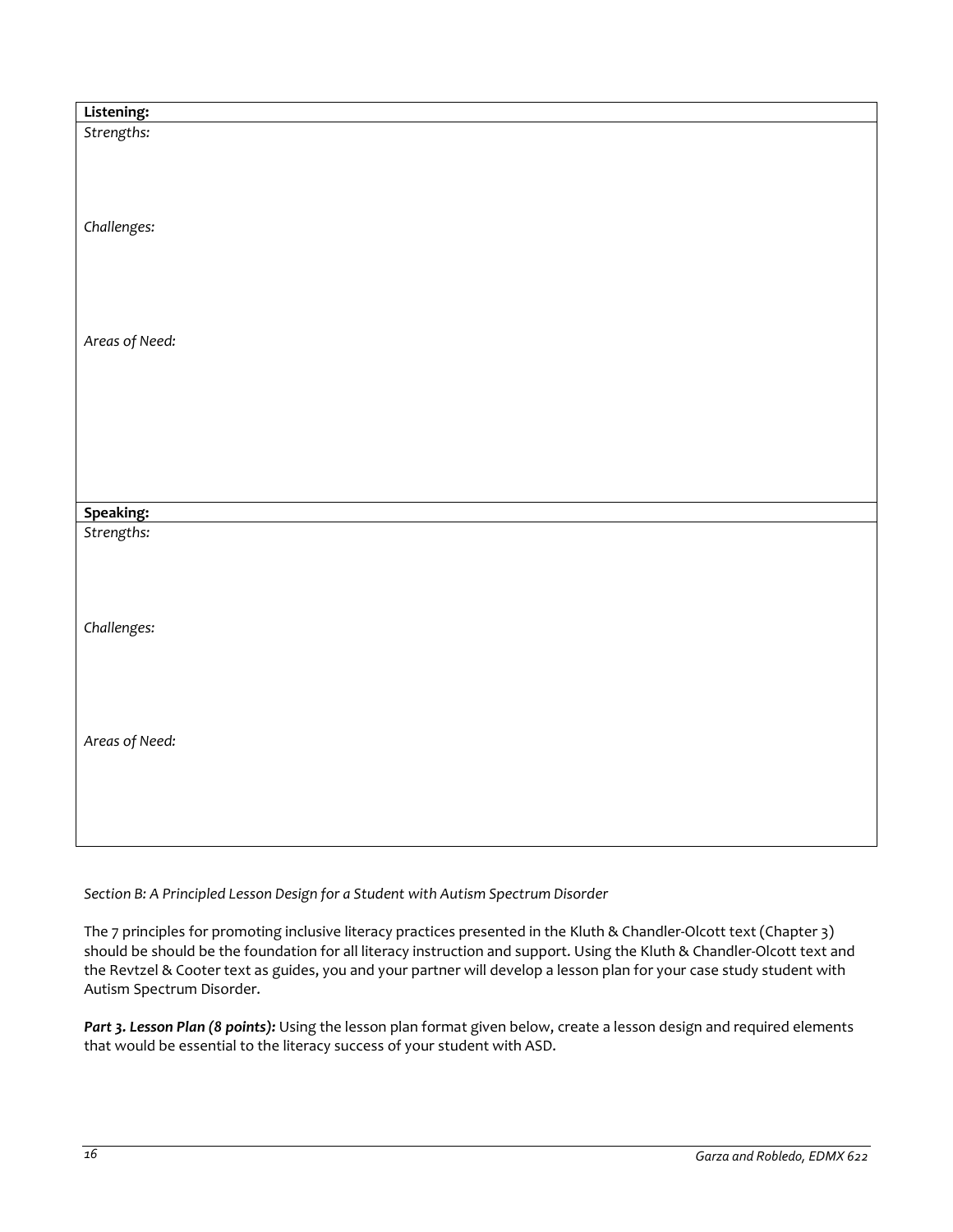*Lesson Plan Format:*

- **Curriculum Area**(s): (i.e., reading, writing, listening, speaking)
- **Present Level of Functioning/Pre-Assessment**: List the assessments methods (typically observation, interview, or review of records) you have used that apply to this lesson and your assessment conclusions (be specific). Once the areas of need have been determined, based on analysis of your assessment methods, then you develop the learning objectives for your student and locate common core standards after you have done the assessments and analysis.
- **Title of Lesson**
- **Common Core Standard(s) Addressed** (incorporate CAPA standards with students with Moderate/Severe ASD)
- **Learning Objectives**: What are your specific teaching objectives for this lesson? Why have you chosen this/these objectives? How are they related to areas of need and/or IEP goals?
- **Rationale for Instructional Strategies:** Explain why you have selected the instructional plan you plan to implement. Refer to your data and analysis from your case study to provide a rationale for this lesson, using the identified strengths of the student to address the identified need.
- **Anticipatory Set:** How will you focus/motivate the study to begin this lesson.
- **Teach to the Objective:** How will you model step by step? What does it look like? What does it sound like? Be specific. If someone came into your class as a substitute, that person could differentiate for your student by following your plans. Be sure that you are checking for comprehension to insure that the student is able to track what you are saying and can respond to questions.
- **Guided Practice:** This is where you work WITH the student, providing multiple examples to insure that the student understands the objective you are teaching. You are also engaging in progress monitoring. Provide positive feedback so the student knows what he is doing "right," and provide corrective feedback and more examples when appropriate to support student comprehension of the concept.
- **Independent Practice and Generalization:** What task is the student going to do on his own (preferably) or if appropriate, with a partner who has received the same instruction to demonstrate understanding and to prepare them for generalization of the concept taught? Observe, take notes, to assess and determine the types of support the student might require in order to generalize the concept he or she has learned*.*

### *Section C. Reflection*

*Part 4. Reflection on 7 Principles For Promoting Inclusive Literacy Practices (8 points):* Write a reflective statement on each of the 7 principles for promoting inclusive literacy practices (Kluth & Chandler-Olcott, Ch. 3) and how they will be addressed in your lesson. Reflection must address an understanding of the text and its connection to your lesson and case study student.

- Maintain high expectations.
- Provide models of literate behavior.
- Elicit students' perspectives.
- Promote diversity as a positive resource.
- Adopt "elastic" instructional approaches.
- Use flexible grouping strategies.
- Differentiate instruction.

*Part 5. Reflective Practitioners (6 points):* Write a reflective paragraph for *each* of the components of this signature assignment. Each partner will be responsible for writing their own reflection. Focus on things you learned throughout each component.

*Part 1. Description of ASD. Part 2. Autism and Literacy. Part 3. Principled Lesson Design Part 4. 7 Principles for Promoting Inclusive Literacy Practices*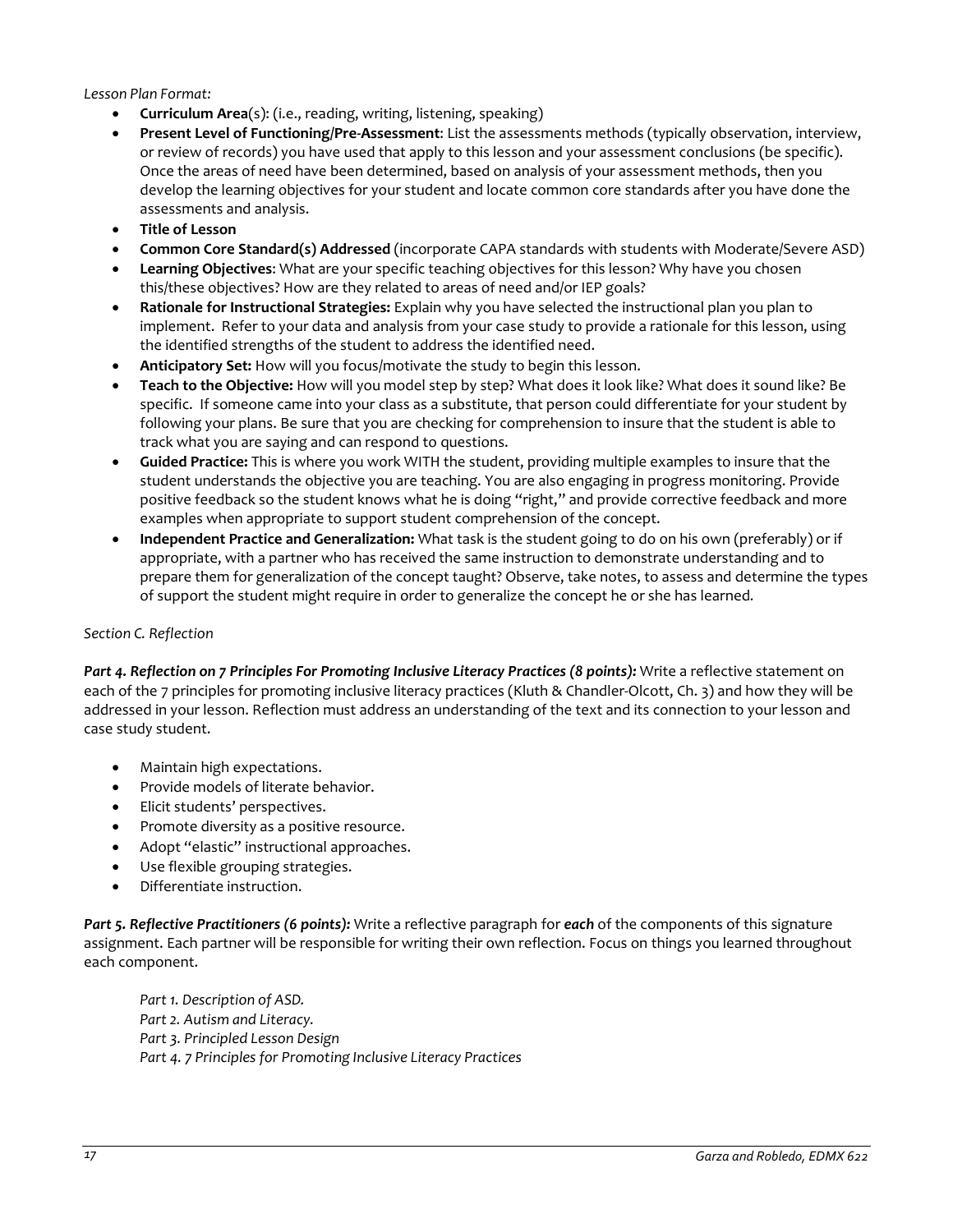*Part 6. Meta Evaluation (1 point):* Each team member will complete their own meta-evaluation of their own and teammates participation in the Case Study and Principled Lesson Design. These evaluations will be taken into consideration during grading. Meta-evaluation forms can be found in Moodle.

*Instruction for Submitting this Assignment:* Although this is a group project, each team member must submit their own assignment. Parts 1-4 will be identical. Part 5 will be individual to each team member. You must submit in Parts in Cougar Courses and as a whole document the final day of class. Submit to TASKSTREAM as one full document. The Rubric provided below will be used to measure the quality of your assignment and will be posted on TASKSTREAM ONLY. Therefore you will get a course grade in Cougar Courses and a quality rating in TASKSTREAM.

### **Grading Rubric for "Local Understanding" Case Study and Principled Lesson Design: Student with Autism Spectrum Disorder**

| Components                           | <b>No Submission</b>                                                                     | <b>Does Not Meet</b><br><b>Expectations</b><br>(Requires<br>significant more<br>understanding,<br>instruction, and/or<br>experience)                                           | Approaching<br><b>Expectations</b><br>(Demonstrates<br>understanding but<br>requires<br>additional<br>coaching or                                                                           | <b>Meets</b><br><b>Expectations</b><br>(Meets the<br>expectations as<br>stated in<br>component)                                                                                                    | <b>Exceeds</b><br><b>Expectations</b><br>(Understands<br>and/or performs<br>beyond stated<br>expectations)                                                                                                                         | Score<br>Earned |
|--------------------------------------|------------------------------------------------------------------------------------------|--------------------------------------------------------------------------------------------------------------------------------------------------------------------------------|---------------------------------------------------------------------------------------------------------------------------------------------------------------------------------------------|----------------------------------------------------------------------------------------------------------------------------------------------------------------------------------------------------|------------------------------------------------------------------------------------------------------------------------------------------------------------------------------------------------------------------------------------|-----------------|
|                                      |                                                                                          |                                                                                                                                                                                | clarification)                                                                                                                                                                              |                                                                                                                                                                                                    |                                                                                                                                                                                                                                    |                 |
|                                      | (o)                                                                                      | (1)                                                                                                                                                                            | (2)<br><b>PARTA</b>                                                                                                                                                                         | (3)                                                                                                                                                                                                | (4)                                                                                                                                                                                                                                |                 |
|                                      |                                                                                          |                                                                                                                                                                                | "Local Understanding" Case Study                                                                                                                                                            |                                                                                                                                                                                                    |                                                                                                                                                                                                                                    |                 |
|                                      |                                                                                          |                                                                                                                                                                                |                                                                                                                                                                                             |                                                                                                                                                                                                    |                                                                                                                                                                                                                                    |                 |
| Part 1.<br>Description of<br>Student | No assignment<br>submitted;<br>assignment<br>submitted after<br>agreed upon<br>due date. | Incomplete<br>description of<br>student with<br>ASD, with little<br>detail.<br>Does not<br>address<br>strengths,<br>challenges,<br>and/or other<br>student<br>characteristics. | Somewhat<br>complete<br>description of<br>student with<br>ASD, with some<br>missing details.<br>Somewhat<br>addresses<br>strengths,<br>challenges, and<br>other student<br>characteristics. | Complete and<br>professional<br>description of<br>student with<br>ASD, with<br>sufficient detail.<br>Adequately<br>addresses<br>strengths,<br>challenges, and<br>other student<br>characteristics. | Thorough,<br>detailed, and<br>professional<br>description of<br>student with<br>ASD, with<br>exceptional<br>clarity and<br>detailed.<br>Clearly<br>addresses<br>strengths,<br>challenges, and<br>other student<br>characteristics. |                 |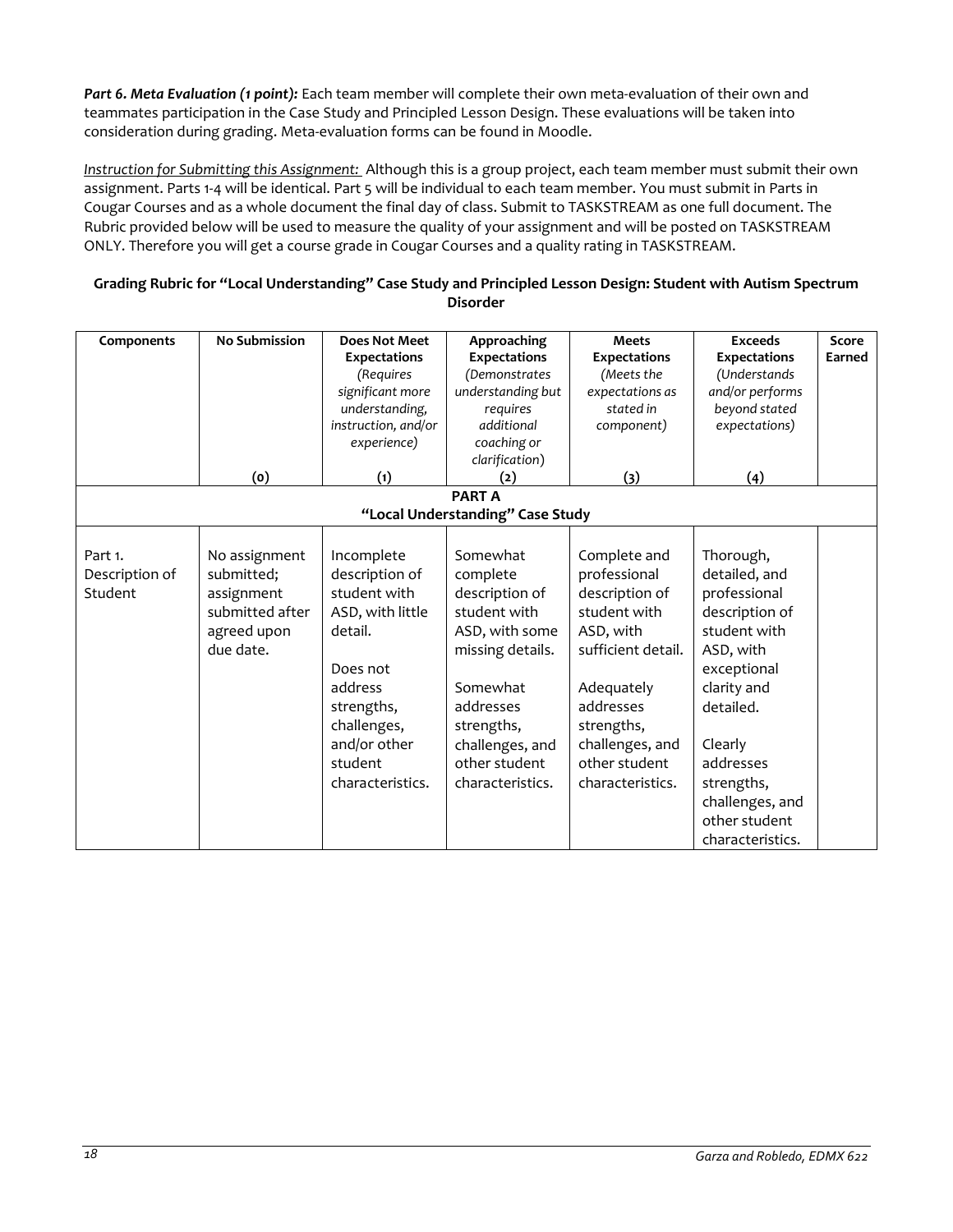| Components                     | <b>No Submission</b>                                                                     | <b>Does Not Meet</b><br><b>Expectations</b>                                                                                                                                                                                                                                                                                                                                                                         | Approaching<br><b>Expectations</b>                                                                                                                                                                                                                                                                                                                                                                                                            | <b>Meets</b><br><b>Expectations</b>                                                                                                                                                                                                                                                                                                                                                                            | <b>Exceeds</b><br><b>Expectations</b>                                                                                                                                                                                                                                                                                                                                                                                                                                                                          | Score<br>Earned |
|--------------------------------|------------------------------------------------------------------------------------------|---------------------------------------------------------------------------------------------------------------------------------------------------------------------------------------------------------------------------------------------------------------------------------------------------------------------------------------------------------------------------------------------------------------------|-----------------------------------------------------------------------------------------------------------------------------------------------------------------------------------------------------------------------------------------------------------------------------------------------------------------------------------------------------------------------------------------------------------------------------------------------|----------------------------------------------------------------------------------------------------------------------------------------------------------------------------------------------------------------------------------------------------------------------------------------------------------------------------------------------------------------------------------------------------------------|----------------------------------------------------------------------------------------------------------------------------------------------------------------------------------------------------------------------------------------------------------------------------------------------------------------------------------------------------------------------------------------------------------------------------------------------------------------------------------------------------------------|-----------------|
|                                | (o)                                                                                      | (1)                                                                                                                                                                                                                                                                                                                                                                                                                 | (2)                                                                                                                                                                                                                                                                                                                                                                                                                                           | (3)                                                                                                                                                                                                                                                                                                                                                                                                            | (4)                                                                                                                                                                                                                                                                                                                                                                                                                                                                                                            |                 |
| Part 2. Literacy<br>and Autism | No assignment<br>submitted;<br>assignment<br>submitted after<br>agreed upon<br>due date. | Incomplete<br>descriptions of<br>the student's<br>present level of<br>functioning,<br>including<br>strengths and<br>challenges, and<br>areas of need in<br>reading,<br>writing,<br>listening, and<br>speaking.<br>Descriptions of<br>daily literacy<br>opportunities<br>are limited,<br>missing, or<br>inappropriate.<br>Minimal,<br>missing, or<br>inappropriate<br>additional<br>activities and/or<br>strategies. | Somewhat<br>complete<br>descriptions of<br>the student's<br>present level of<br>functioning,<br>including<br>strengths and<br>challenges, and<br>areas of need in<br>t reading,<br>writing,<br>listening, and<br>speaking.<br>Descriptions of<br>daily literacy<br>opportunities<br>are appropriate,<br>but lack detail<br>or clarity.<br>Additional<br>activities and/or<br>strategies are<br>appropriate,<br>but lack detail<br>or clarify. | Adequately<br>detailed<br>descriptions of<br>the student's<br>present level of<br>functioning,<br>including<br>strengths and<br>challenges, and<br>areas of need in<br>reading,<br>writing,<br>listening, and<br>speaking.<br>Daily literacy<br>opportunities<br>are appropriate<br>and clearly<br>described.<br>Additional<br>activities and/or<br>strategies are<br>appropriate and<br>clearly<br>described. | Exceptionally<br>well-presented<br>and detailed<br>descriptions of<br>the student's<br>present level of<br>functioning,<br>including<br>strengths and<br>challenges, and<br>areas of need in<br>reading,<br>writing,<br>listening, and<br>speaking.<br>Daily literacy<br>opportunities<br>are appropriate<br>and described<br>with<br>exceptional<br>clarity and<br>detail.<br>Additional<br>activities and/or<br>strategies are<br>appropriate and<br>described with<br>exceptional<br>clarity and<br>detail. |                 |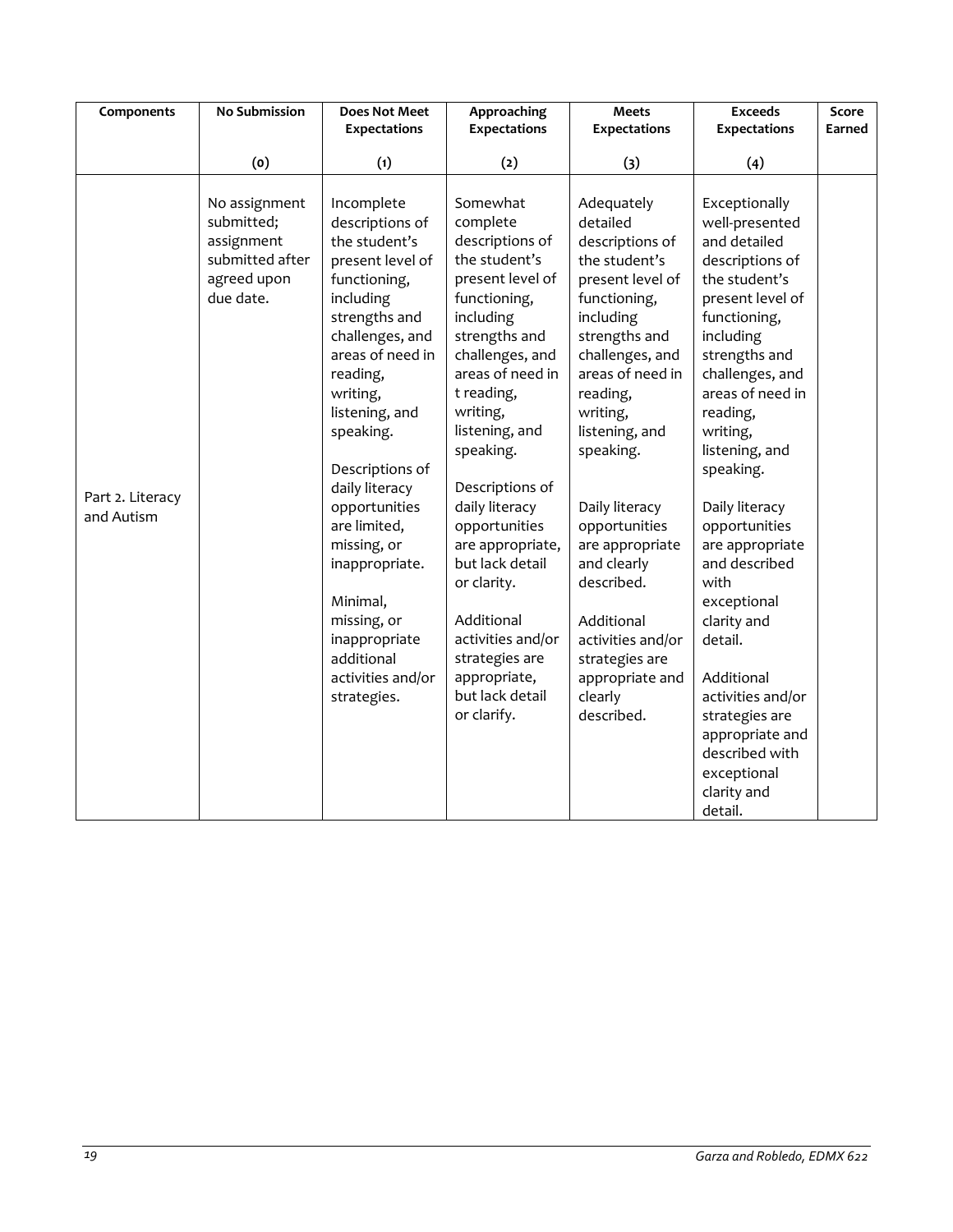| <b>PART B</b><br><b>Principled Lesson Design</b>           |                                                                                          |                                                                                                                                                                                                                                                                  |                                                                                                                                                                                                                                                                    |                                                                                                                                                                                                                                  |                                                                                                                                                                                                                                                                                  |                 |
|------------------------------------------------------------|------------------------------------------------------------------------------------------|------------------------------------------------------------------------------------------------------------------------------------------------------------------------------------------------------------------------------------------------------------------|--------------------------------------------------------------------------------------------------------------------------------------------------------------------------------------------------------------------------------------------------------------------|----------------------------------------------------------------------------------------------------------------------------------------------------------------------------------------------------------------------------------|----------------------------------------------------------------------------------------------------------------------------------------------------------------------------------------------------------------------------------------------------------------------------------|-----------------|
| Components                                                 | <b>No Submission</b>                                                                     | <b>Does Not Meet</b><br><b>Expectations</b>                                                                                                                                                                                                                      | Approaching<br><b>Expectations</b>                                                                                                                                                                                                                                 | Meets<br><b>Expectations</b>                                                                                                                                                                                                     | <b>Exceeds</b><br><b>Expectations</b>                                                                                                                                                                                                                                            | Score<br>Earned |
|                                                            | (0)                                                                                      | (1)                                                                                                                                                                                                                                                              | (2)                                                                                                                                                                                                                                                                | (3)                                                                                                                                                                                                                              | (4)                                                                                                                                                                                                                                                                              |                 |
| Part 3: Lesson<br>Design                                   | No assignment<br>submitted;<br>assignment<br>submitted after<br>agreed upon<br>due date. | Components of<br>the lesson<br>design are brief,<br>missing, and/or<br>lacks clarity or<br>detail.<br>The lesson                                                                                                                                                 | Most<br>components of<br>lesson design<br>have<br>adequately<br>detailed and<br>clarity.                                                                                                                                                                           | All components<br>of the lesson<br>design are<br>present and are<br>adequately<br>detailed and<br>clear.                                                                                                                         | All components<br>of the lesson<br>design are<br>exceptionally<br>clear, detailed,<br>and well<br>described.                                                                                                                                                                     |                 |
|                                                            |                                                                                          | design is not<br>well connected<br>to standards,<br>and/or does not<br>match student<br>characteristics<br>or assessment<br>results.                                                                                                                             | Most<br>components of<br>lesson design<br>are appropriate<br>to the student<br>and connected<br>to student<br>assessment<br>results and<br>standards.                                                                                                              | All components<br>of the lesson<br>design are<br>appropriate to<br>the student and<br>connected to<br>student<br>assessment<br>results and<br>standards.                                                                         | All components<br>of the lesson<br>design are<br>clearly<br>appropriate to<br>the student and<br>well connected<br>to student<br>assessment<br>results and<br>standards.                                                                                                         |                 |
| Part 4:<br>Seven Principles                                | No assignment<br>submitted;<br>assignment<br>submitted after<br>agreed upon<br>due date. | Response<br>provides<br>minimal<br>evidence of<br>understanding<br>of the Kluth &<br>Chandler-Olcott<br>text and/or<br>lecture content.<br>More than one<br>of the seven<br>principles is not<br>addressed or is<br>incorrectly or<br>inadequately<br>addressed. | Response<br>shows evidence<br>of basic<br>understanding<br>of most of the<br>Kluth &<br>Chandler-Olcott<br>text and lecture<br>content.<br>While, all seven<br>principles are<br>addressed,<br>more depth and<br>detail of<br>description<br>could be<br>provided. | Response<br>shows evidence<br>of accurate<br>understanding<br>of the Kluth &<br>Chandler-Olcott<br>text and lecture<br>content.<br>All seven<br>principles are<br>adequately<br>addressed, with<br>adequate depth<br>and detail. | Response<br>shows evidence<br>of accurate,<br>complete, and<br>in-depth<br>understanding<br>of the Kluth &<br>Chandler-Olcott<br>text and lecture<br>content.<br>All seven<br>principles are<br>exceptionally<br>well addressed,<br>with a high level<br>of depth and<br>detail. |                 |
| Part 5:<br>Reflection on<br>Parts $1 - 4$ of<br>Assignment | No assignment<br>submitted;<br>assignment<br>submitted after<br>agreed upon<br>due date. | Reflection on<br>assignment<br>component<br>parts is<br>incomplete,<br>limited, or<br>missing depth<br>of analysis.                                                                                                                                              | Reflection on<br>assignment<br>component<br>parts is<br>somewhat<br>complete,<br>having some<br>depth of<br>analysis.                                                                                                                                              | Reflection on<br>assignment<br>component<br>parts is<br>complete, with<br>adequate detail<br>and depth of<br>analysis.                                                                                                           | Reflection on<br>assignment<br>component<br>parts is<br>complete, with<br>exceptional<br>detail and<br>depth of<br>analysis.                                                                                                                                                     |                 |